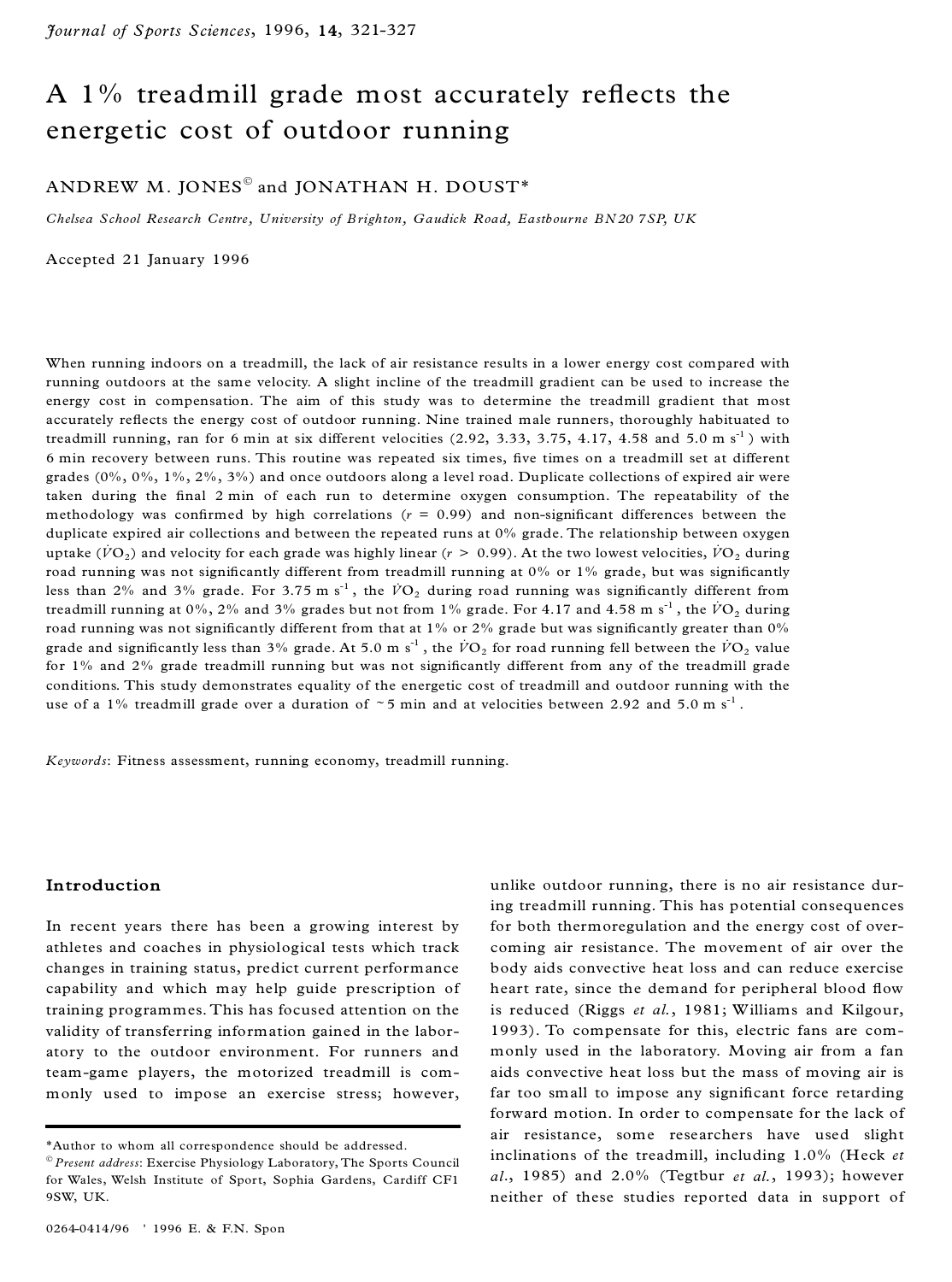their chosen adjustment. Other researchers have not made any attempt to account for the effect of air resist ance (Noakes *et al.*, 1990; Weltman *et al.*, 1990) or else made no reference to the matter (Hale *et al.*, 1988).

The aim of this study was to determine the treadmill gradient that most accurately reflects the energy cost of outdoor running over the range of velocities commonly used for training and racing in a group of good stand ard runners. We hypothesized that oxygen uptake  $(\dot{V}\Omega_2)$  when running on the level outdoors would be higher at any given velocity than  $\dot{V}O_2$  when running on a level treadmill indoors and that the difference would increase with increasing velocity.

## **Methods**

### *Subjects and experimental plans*

Nine male runners who were in regular training for distance running, and who were thoroughly familiar with treadmill ergometry and laboratory procedures, volunteered to participate in the study. The subjects provided written informed consent and the experimental proto col was approved by the local ethical committee. The subjects' mean (- s.p.) age, body mass, sum of four skinfolds (Durnin and Womersley, 1974) and  $\dot{V}\text{O}_2$  max were  $24.9 - 5.2$  years,  $72.0 - 3.3$  kg,  $24.9 - 5.7$  mm and  $65.1 - 2.7$  ml kg  $^{-1}$  min $^{-1}$ , respectively.

The subjects were required to run for 6 min at each of six different velocities (2.92, 3.33, 3.75, 4.17, 4.58 and 5.0 m  $s^{-1}$  , i.e. 10.5-18.0 km  $h^{-1}$  ) with 6 min recovery between runs. This routine was repeated six times, five times on a treadmill set at different grades  $(0\%$ , 0%, 1%, 2%, 3%) and once outdoors. The 0% tread mill grade condition was applied twice to allow assess ment of the reliability of the test methodology. The tests took place on six separate days and the six conditions were applied in random order. Testing was completed within 2 weeks for all subjects. The velocities were selected to represent typical training and competition velocities for competitive but non-elite male runners.

On each occasion, the subjects reported to the labor atory following an overnight fast and each subject was tested at the same time of day (06.00-08.30 h). Stren uous training was forbidden in the 24 h preceding each test. The subjects wore the same footwear and light weight running kit on each occasion, and performed the same individual warm-up routine.

During the last 2 min of each run,  $\dot{V}\text{O}_2$  was determined by indirect calorimetry. The subjects breathed through a Salford low-resistance valve and wide-bore Falconia tubing. Expired air was collected into Douglas bags over a period of 50 s. Duplicate collections were made to assess the repeatability of the method and also to establish whether a steady-state had been reached. Expired air was analysed for the concentrations of  $O<sub>2</sub>$ and  $\mathrm{CO}_2$  through a paramagnetic transducer (Servomex series 1100, Crowborough, England) or an infrared transducer (Servomex model 1490) respectively, previously calibrated using three-point standards. Gas volume was determined using a dry gas meter (Harvard Ltd, Edenbridge, England), previously calibrated using a Tissot spirometer and checked against a precision 7 litre gas syringe (Hans Rudolph Inc., Kansas, USA). All gas volumes were corrected to standard temperature and dry pressure. Heart rate (HR) was measured telemetrically using a Polar Sport Tester heart rate monitor (Polar Electro, Kempele, Finland).

#### *Treadmill procedures*

The subjects ran on a slatted-belt Woodway model ELG2 treadmill (CardioKinetics, Salford, England). The treadmill speed was checked by timing belt revolutions during the last minute of each run for each subject. The treadmill speed was always within  $0.03 \text{ m s}^{-1}$ of the desired speed. The treadmill gradient was checked by a spirit level and large protractor arranged on a long flat plank of wood. Through a screwthread device, the spirit level could be adjusted to the exact horizontal and the grade read from the protractor.

#### *Outdoor procedures*

For the outdoor condition, the subjects ran on a level (0.2 m descent in 1.6 km) seafront promenade using an out-and-back course. They were paced at the appro priate velocities by an experimenter who cycled at a steady pace 2 m to the side of the subject. The cycle was fitted with a 'bicycle computer' for continuous monitoring of velocity and distance covered. The bicycle computer was calibrated regularly using the treadmill to ensure consistency in velocity measure ments between the indoor and outdoor conditions. The total time taken to cover the distance gave an independ ent confirmation of the average velocity of running. Actual velocities for each individual were used in the data analysis and these were within  $-0.06$  m s<sup> $-1$ </sup> of the desired velocity. Shortly after reaching the designated turning point for each run, the subjects were fitted with a nose clip and mouthpiece. After 60 s to allow habit uation,  $\dot{V}O_2$  was determined by the same method used in the treadmill runs. The Douglas bag was supported by another experimenter running about 1 m to the side and slightly behind the subject. This method ensured minimal interference to the air movement experienced by the subject. Wind speed was continually monitored using an anemometer. Outdoor running was only performed if the wind speed was less than  $2.0 \text{ m s}^{-1}$ ;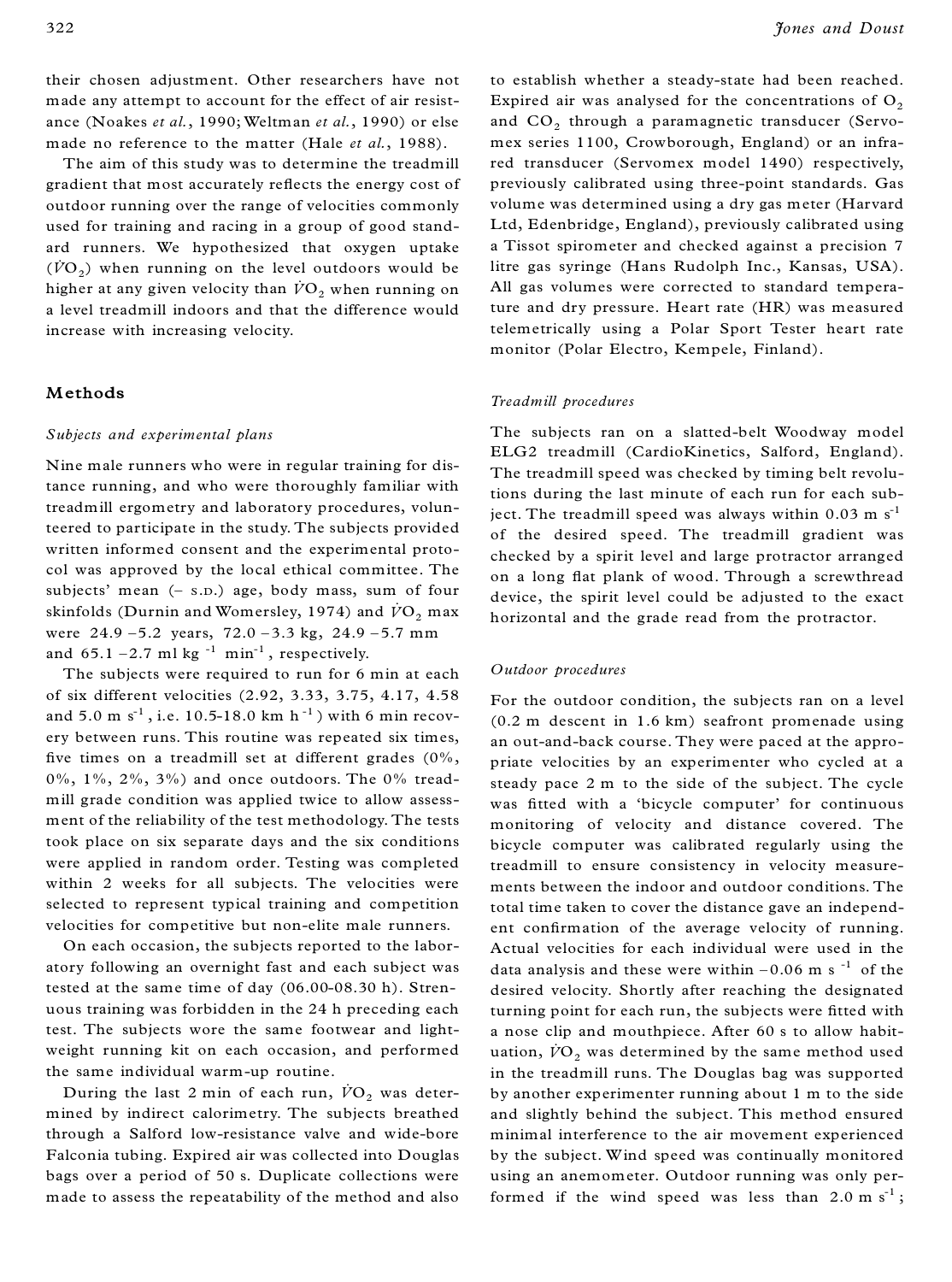**Table** 1 Mean  $(-s.n.)$  oxygen consumption  $(ml kg^{-1} min^{-1})$  at each velocity  $(m s^{-1})$  and in each experimental condition

| Running<br>velocity | Experimental condition    |                             |                             |                        |                             |  |  |
|---------------------|---------------------------|-----------------------------|-----------------------------|------------------------|-----------------------------|--|--|
|                     | $0\%$ grade               | $1\%$ grade                 | $2\%$ grade                 | $3\%$ grade            | Level road                  |  |  |
| 2.92                | $29.6 - 1.2$ $c,d$        | $31.3 - 1.4$ <sup>c,d</sup> | $33.2 - 1.7^{a,b,d}$        | $35.6 - 1.6^{a,b,c,e}$ | $31.1 - 1.8$ <sup>c,d</sup> |  |  |
| 3.33                | $34.6 - 1.9$ $^{c,d}$     | $36.4 - 1.6$ $^{c,d}$       | $38.4 - 1.7^{a,b,d,e}$      | $40.9 - 1.3^{a,b,c,e}$ | $35.7 - 1.3$ c,d            |  |  |
| 3.75                | $39.0 - 1.9$ $^{b,c,d,e}$ | 41.4 – 1.2 $a,c,d$          | $44.1 - 1.9^{a,b,d,e}$      | $46.5 - 1.7^{a,b,c,e}$ | 41.7 – 1.3 $a,c,d$          |  |  |
| 4.17                | $44.9 - 1.9$ $^{b,c,d,e}$ | $48.3 - 1.5^{a,d}$          | $50.3 - 2.4$ <sup>a,d</sup> | $53.0 - 1.7^{a,b,c,e}$ | $48.1 - 2.2$ <sup>a,d</sup> |  |  |
| 4.58                | $51.0 - 2.0$ $c, d, e$    | $55.3 - 2.3$ <sup>a,d</sup> | $56.9 - 2.3$ $a$            | 59.3 – 2.3 $a,b,e$     | $54.8 - 2.7$ <sup>a,d</sup> |  |  |
| 5.00                | $57.3 - 2.7$ $c,d$        | $58.1 - 2.6^{d}$            | $61.9 - 2.6$ <sup>a</sup>   | $64.2 - 2.7^{a,b}$     | $60.5 - 3.0$                |  |  |

Significantly different ( $P < 0.05$ ) from: <sup>*a*</sup>0% grade, <sup>*b*</sup>1% grade, <sup>*c*</sup>2% grade, <sup>*d*3% grade, <sup>*e*</sup>level road.</sup>

usually wind speed was much less than this and aver aged  $0.2$  – $0.5$  m s  $^{-1}$  . The laboratory and outside temperatures were similar and ranged between 14¡ and 18¡ C.

#### *Statistical analyses*

Repeatability data were analysed with Pearson product-moment correlation coefficients and paired *t*tests. The  $\dot{V}O_2$  and HR at different running velocities and grades were analysed with analysis of variance with the site of significant ( $P < 0.05$ ) differences determined using Tukey's *post-hoc* comparison.

## **Results**

#### *Attainment of a steady-state*

It is of major importance to this study that measure ments were made in the steady-state and were reliable. The  $\dot{V}O_2$  was measured twice during the last 2 min of each run. The two collections were highly correlated (*r* = 0.99). For all collections (over all velocities and grades both indoors and outdoors), the  $\dot{V}\text{O}_2$  from the first Douglas bag  $(43.8 - 10.3 \text{ ml kg}^{-1} \text{ min}^{-1})$  was not  ${\rm significantly}$  different to the  $\dot{V}{O}_2$  from the second Douglas bag  $(44.0 - 10.5 \text{ ml kg}^{-1} \text{ min}^{-1})$ . The mean of the two collections was used in the data analysis. Testretest reliability was assessed at 0% grade. The data were highly correlated  $(r = 0.99)$  and were not significantly different between the two tests. Heart rate during test 2 was lower than HR during test 1 and this approached significance  $(P = 0.053)$ . However, the mean difference in HR between test and retest (1.6 beats  $min^{-1}$ ) was trivially small.

#### *Oxygen consumption*

Table 1 shows the oxygen consumption at each velocity for each condition. The  $\dot{V}O_2$  during road running was not significantly different from that at 1% treadmill grade at any velocity. The trend was for road running to require a similar oxygen cost to 0% or 1% grade at the slower velocities, while at higher velocities the oxygen cost of road running was closer to the oxygen cost of treadmill running at  $1\%$  and  $2\%$  grade. At  $5.0 \text{ m s}^{-1}$ , the  $\dot{V}O_2$  during road running was not significantly different from the  $\dot{V}O_2$  at any treadmill grade.

The relationship between  $\dot{V}\text{O}_2$  and running velocity (*v*) was highly linear. Regression equations for the vari ous treadmill grades and for road running were as follows  $(\dot{V}\text{O}_2 \text{ in m1 kg}^{-1} \text{ min}^{-1}; v \text{ in m s}^{-1})$ :

| $0\%$ | $\dot{V}O_2 = 13.7v - 11.10$ ( $r = 0.99$ , s.e. = 0.46)       |
|-------|----------------------------------------------------------------|
| $1\%$ | $\dot{V}O_2 = 13.5v - 8.50$ ( $r = 0.99$ , s.e. = 1.12)        |
| $2\%$ | $\dot{V}O_2 = 14.1v - 8.23$ ( $r = 0.99$ , s.e. = 0.47)        |
| $3\%$ | $\dot{V}\text{O}_2 = 14.0v - 5.64$ ( $r = 0.99$ , s.e. = 0.48) |
| Road  | $\dot{V}O_2 = 14.4v - 11.90$ ( $r = 0.99$ , s.e. = 0.65)       |

Figure 1 shows the relationship between  $\dot{V}O_2$  and velocity for each condition with the regression lines shown. Heart rate followed a similar pattern of change to that shown by oxygen uptake (Table 2). Running on a level road elicited a heart rate  $\sim$  3-4 beats min<sup>-1</sup> higher than that found during running on a flat treadmill.

## **Discussion**

The results demonstrate the oxygen cost of running on the level outdoors is greater than when running on the level indoors. A  $1\%$  treadmill grade was found to reflect most accurately the oxygen cost of running outdoors and the oxygen cost at this grade was not significantly different to the oxygen cost of outdoor running for velocities between 2.92 and  $5.0 \text{ m s}^{-1}$ . These results confirm the finding of Davies (1980), who, using data obtained from a limited number of subjects running on a treadmill housed in a wind tunnel, reasoned that the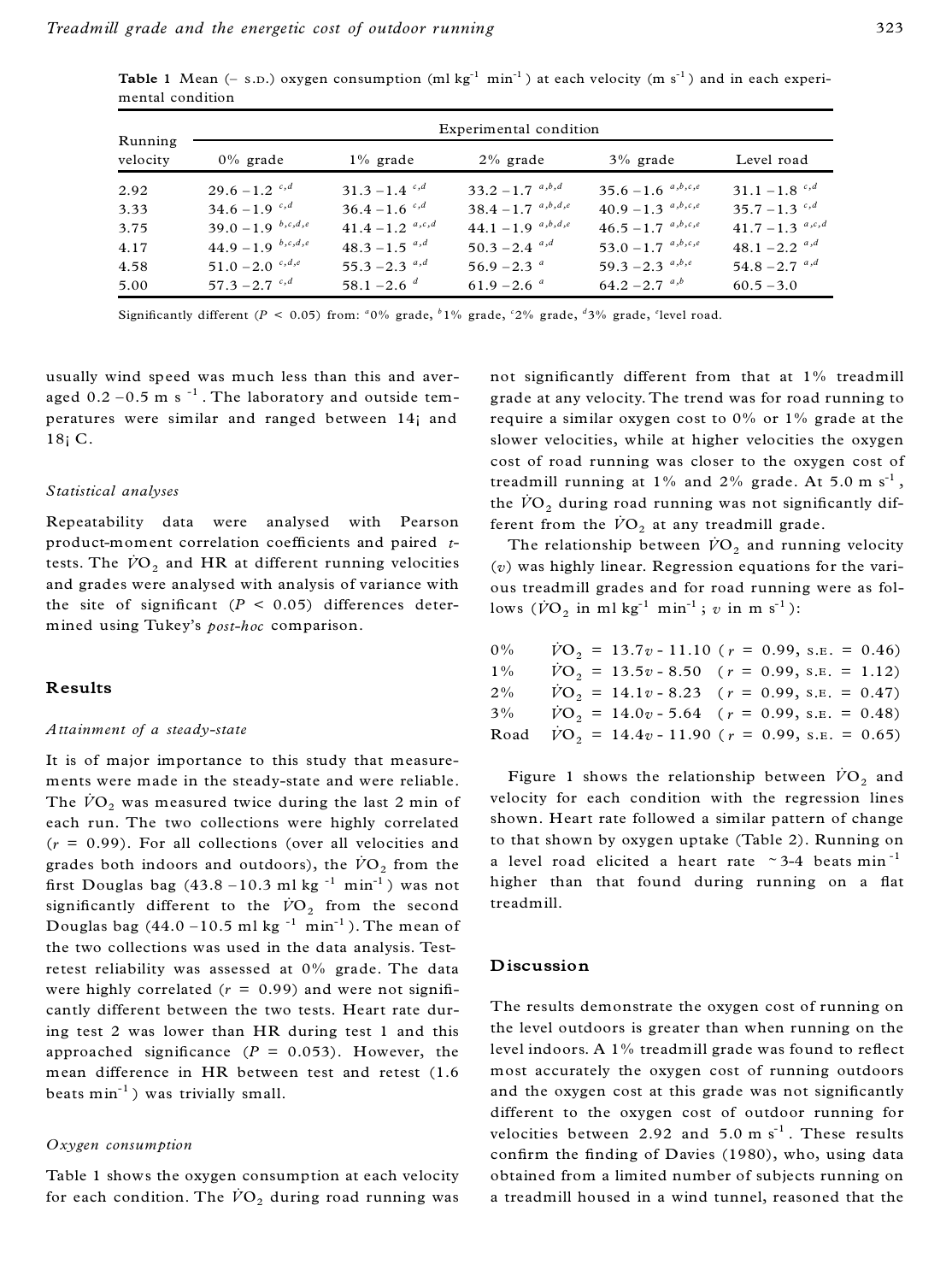

**Figure 1** The relationship between oxygen consumption and running velocity on the road and at various treadmill grades.

air resistance experienced during outdoor running on a calm day was equivalent to running on a treadmill with 1% slope. The present data also reinforce the work of Heck *et al.* (1985), who measured blood lactate but not  $\dot{V}O_2$  at a variety of treadmill grades (0%-6%) and during outdoor running on a variety of surfaces. They con cluded that a treadmill gradient set somewhere between 0% and 2% was necessary to allow application of laboratory data to field conditions.

Accurate evaluation of the energy demand for particular running velocities requires that exercise is performed in the steady-state. Barstow and Mole (1991) showed that for intensities below the lactate threshold, a steady-state for  $\dot{V}\text{O}_2$  is attained in less than 3 min, while for moderate-intensity work above the lactate threshold the attainment of a steady-state is delayed. A  $\dot{V}O_2$  steady-state may never be attained during constant load exercise at intensities greater than about

90%  $\dot{V}O_2$  max (Barstow and Mole, 1991). For the subjects in the present experiment, lactate threshold (measured in a parallel study by Jones and Doust, 1995) occurred at between 4.58 and  $5.14 \text{ m s}^{-1}$ , so some of the subjects would have been exercising above the lactate threshold for the  $5 \text{ m s}^{-1}$  condition. However, despite the probability of elevated blood lactate levels in some subjects at 5.0 m  $s^{-1}$ , the duplicate  $\dot{V}\text{O}_2$ determinations were not significantly different and all subjects were able to complete the 6 min of running. For a minority of subjects at  $5 \text{ m s}^{-1}$  and at the higher grades of 2% and 3%, oxygen uptake approached  $\dot{V}O_2$ max. This led to a larger standard error of the mean  $\dot{V}O_2$  and is the probable explanation for the insignificant differences between conditions found at  $5 \text{ m s}^{-1}$ .

While the  $\dot{V}{\rm O}_{2}$ -velocity relationship for outdoor running is theoretically curvilinear, with  $\dot{V}\text{O}_2$  increasing as

**Table** 2 Mean  $(-s, p)$  heart rate (beats  $min^{-1}$ ) at each velocity  $(m s^{-1})$  and in each experimental condition

|                     | Experimental condition   |                          |                   |                     |                          |  |  |
|---------------------|--------------------------|--------------------------|-------------------|---------------------|--------------------------|--|--|
| Running<br>velocity | $0\%$ grade              | $1\%$ grade              | $2\%$ grade       | $3\%$ grade         | Level road               |  |  |
| 2.92                | $116 - 7$ <sup>c,d</sup> | $119 - 8$ <sup>c,d</sup> | $126 - 7^{a,b,e}$ | $132 - 6^{a, b, e}$ | $119 - 6$ <sup>c,d</sup> |  |  |
| 3.33                | $124 - 6$ <sup>c,d</sup> | $128 - 7^{d}$            | $134 - 7^{a}$     | $141 - 6^{a, b, e}$ | $128 - 7^{d}$            |  |  |
| 3.75                | $137 - 6$ <sup>c,d</sup> | $140 - 6^{d}$            | $143 - 6$         | $153 - 7^{a, b, e}$ | $140 - 8^{d}$            |  |  |
| 4.17                | $149 - 6$ <sup>c,d</sup> | $153 - 7^{d}$            | $155 - 7$         | $164 - 7$ $a, b, e$ | $153 - 7^{d}$            |  |  |
| 4.58                | $160 - 7$ <sup>c,d</sup> | $164 - 7^{d}$            | $166 - 9$         | $174 - 9^{a,b}$     | $165 - 7$                |  |  |
| 5.00                | $171 - 9$ <sup>c,d</sup> | $173 - 8^{d}$            | $175 - 9$         | a,b<br>$186 - 11$   | $174 - 9$                |  |  |

Significantly different ( $P < 0.05$ ) from:  $\frac{a_0}{b_0}$  grade,  $\frac{b_0}{c_0}$  grade,  $\frac{a_0}{c_0}$  grade,  $\frac{d_0}{c_0}$  grade,  $\frac{c_0}{c_0}$  erade.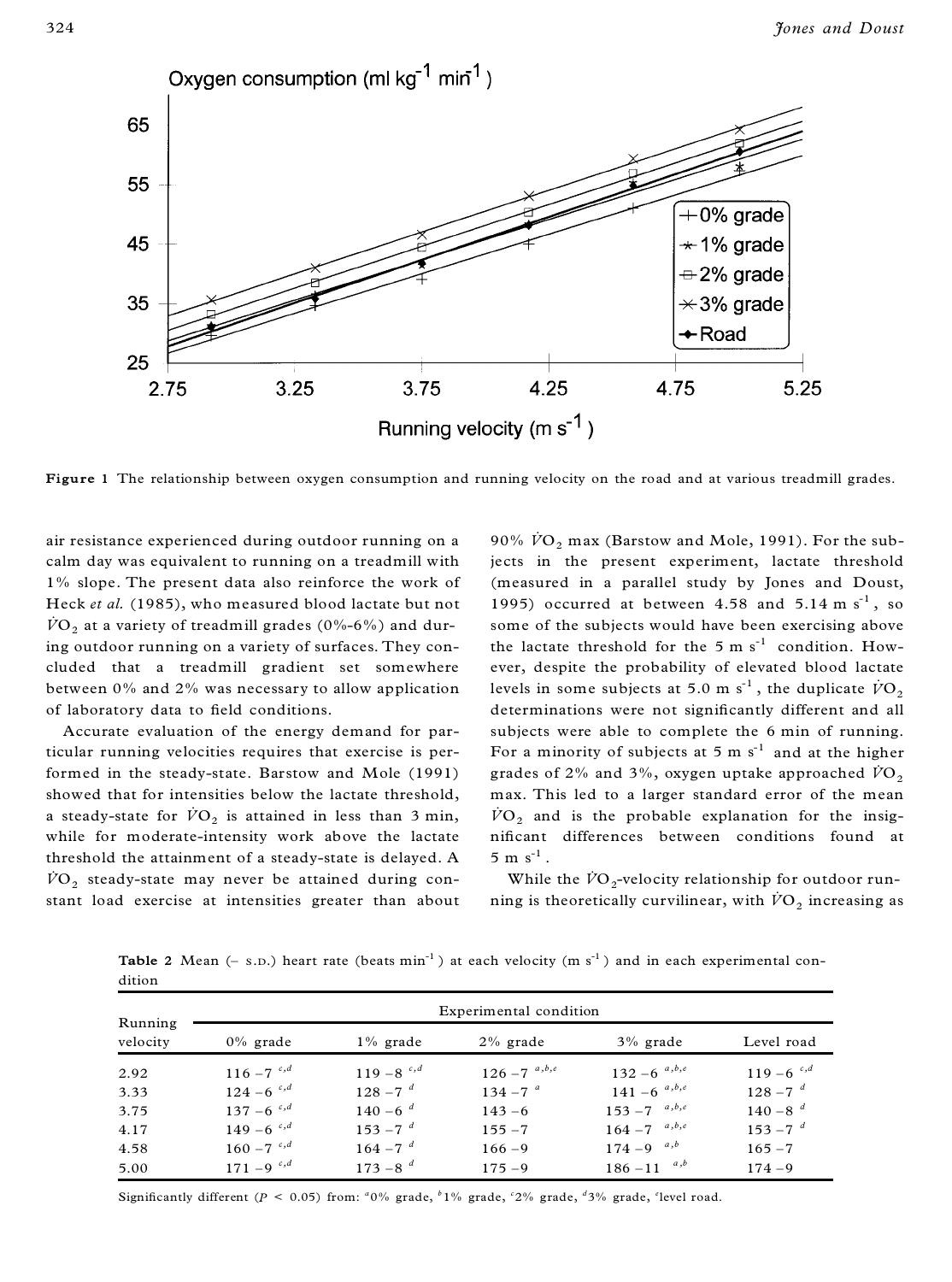a cubic function of velocity (Pugh, 1970, 1971), Leger and Mercier (1984) reported that, at least for velocities below  $6.94 \text{ m s}^{-1}$ , the relationship can be adequately described by a linear function. Interestingly, however, their regression equation for outdoor running was distinctly different from that used to describe level grade treadmill running, particularly for velocities exceeding  $4.17 \text{ m s}^{-1}$  . Despite the non-linearity between  $\dot{V}\text{O}_2$  and velocity described by Pugh (1970) for track running, Pugh also noted that the relationship could be ade quately described by a linear function between 2.22 and 6.11  $\mathrm{m\ s^{\text{-}1}}$  , an observation subsequently confirmed by McMiken and Daniels (1976) and Davies (1981). In the present study, a linear equation was found to fit the  $\dot{V}O_2$ -velocity relationship almost perfectly  $(r^2 = 99.7\%)$ , whereas a square function and a cubic function fitted less well  $(r^2 = 98.3\%$  and 95.7%, respectively). Extrapolation of the data to velocities in excess of 5.0 m  $s^{-1}$  should be made with caution since, from both physical principles and empirical studies during human locomotion, the  $\dot{V}O_2$ -velocity relationship takes on greater curvilinearity at higher velocities (McMiken and Daniels, 1976; Davies, 1980). Nevertheless, the trend of the data, with the slope of the regression for the road condition tending to be greater than that of any of the other regressions (see Fig. 1), suggest that at running velocities of  $\sim$  5-6 m s<sup>-1</sup>, a grade of  $2\%$  might best reflect the  $\dot{V}\text{O}_2$  of horizontal outdoor running, while at velocities around 2-3 m  $\mathrm{s}^{-1}$  , a grade of 0.5% is most appropriate. Although the subjects in this study were trained males, there is no evi dence to suggest that the  $\dot{V}{O}_2$ -velocity relationship differs between males and females (Falls and Hum phreys, 1976; Daniels *et al*. 1986; Daniels and Daniels, 1992).

The regression equation for  $\dot{V}O_2$  on velocity during horizontal treadmill running in the present study was similar to other data on trained runners (Costill *et al.*, 1973; McMiken and Daniels, 1976; Bransford and Howley, 1977). However,  $\dot{V}O_2$  at any velocity was consistently lower (i.e. the running economy was greater) than has been reported previously for untrained subjects (Shephard, 1969; Bransford and Howley, 1977; Bassat *et al.*, 1985; ACSM, 1991), and the regression equation for the present study provided  $\dot{V}O_2$  estimates that were considerably lower than those provided by the general equation calculated by Leger and Mercier (1984) from pooled data of numerous early studies. Evidence for better running economy in trained subjects is compelling (Daniels and Daniels, 1992; Mor gan and Craib, 1992; Morgan *et al*., 1994). However, even in the present subjects, with high and relatively homogeneous  $\dot{V}\text{O}_2$  max scores (coefficient of variation =  $4\%$ ), large inter-individual differences in running economy were observed. For example, the  $\dot{V}O<sub>2</sub>$ 

measured at  $4.58 \text{ m s}^{-1}$  and  $1\%$  grade ranged from 49.3 to 57.0  $ml kg^{-1} min^{-1}$ . These results underline the potential error in the prediction of  $\dot{V}O_2$  max from performance tests such as the multi-stage shuttle (Rams bottom *et al.*, 1988), and in performance prediction from  $\overline{VO}_2$  max alone in groups with relatively similar  $\overline{VO}_2$  max scores (Morgan *et al.*, 1989). Other investigators have reported wide inter-individual differences in running economy in groups of runners with homo geneous  $\dot{V}O_2$  max and have shown that running economy can discriminate performance in such groups (Conley and Krahenbuhl, 1980; Powers *et al.*, 1983).

Other potential causes for differences between tread mill and outdoor running include the runner gaining some energy from the motor-driven treadmill belt, changes in the pattern of locomotion due to differing surfaces or to instability consequent on visual cues arriving from static rather than moving surroundings (Van Ingen Schenau, 1980), and the degree of habituation to treadmill running (Conley and Krahenbuhl, 1980). Van Ingen Schenau (1980) has questioned whether there is any fundamental difference between the two types of running. He demonstrated mathematically that as long as the treadmill belt velocity is constant, then mechanically it is appropriate to use a coordinate system that moves with the belt. With such a system, no mechanical difference exists between tread mill and overground running. Although in some tread mills the belt speed can be unstable, the modern high-velocity machines designed for precision scientific work not only provide stable control of speed but also a slatted surface that gives the runner very similar pro prioceptive feedback to running overground. It is possible that some of the difference in  $\dot{V}\text{O}_2$  measured between treadmill and outdoor running was a conse quence of the different elastic properties of the two contact surfaces. Since the subjects wore the same run ning shoes on each occasion, 50% of the effect of surface interactions was removed. The coefficient of restitution (*e*) of the treadmill and the road was deter mined using a basketball (to most closely reflect the characteristics of running shoe rubber and in-sole air bags). The ball-treadmill ( $e = 0.62$ ) and ball-road  $(e = 0.64)$  interactions were similar and suggest the results of our study were not affected by differences in the elastic properties of the surfaces. For athletes who are fully habituated to treadmill running, as in the present study, any effect on energy costs is likely therefore to be associated with the effects of air resistance. That our data showed an effect proportional to running velocity supports our view that the causal factor for the difference between indoor and outdoor running is the extra work required to move through the air rather than the result of mechanical factors.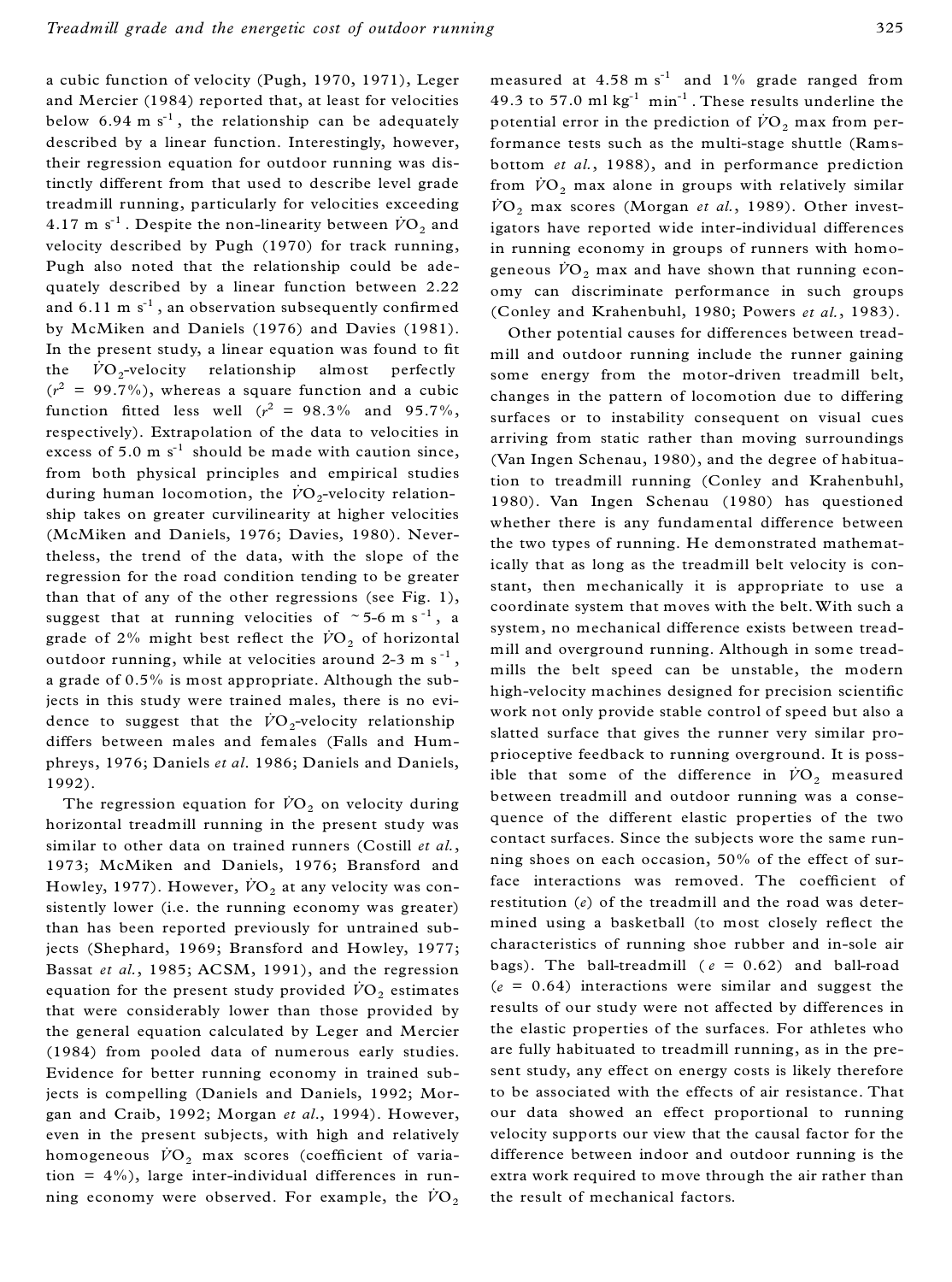In conclusion, this study is the first to demonstrate no significant difference between the  $\dot{V}O_2$  measured at velocities between 2.92 and 5.0  $\text{m s}^{-1}$  during outdoor running and the  $\dot{V}O_2$  measured at the same velocity during indoor treadmill running at 1% grade over a period of around 5 min. This indicates that accurate extrapolation of data generated by physiological assess ment of trained runners to conditions of outdoor road running requires that the treadmill be set at a grade of 1%. The difference in the oxygen cost between outdoor running and treadmill running at 0% grade is relatively small, rising from  $\sim 1.5$  ml kg<sup>-1</sup> min<sup>-1</sup> at 2.92 m s<sup>-1</sup> to  $\sim$  3 ml kg<sup>-1</sup> min<sup>-1</sup> at 5.0 m s<sup>-1</sup>. However, this difference equates to a difference between treadmill and out door running velocity of about  $0.07 \text{ m s}^{-1}$  at the slowest velocity, rising to about  $0.28 \text{ m s}^{-1}$  at the highest velocity. Expressed in terms of heart rate, the difference is up to 8 beats min-1 . Such differences are of meaningful magnitude in the prescription of athletic training pro grammes. The use of appropriate treadmill grades to compensate for the lack of air resistance in the labor atory setting will help to improve the precision with which applications to outdoor training and competition can be made.

## **Acknowledgements**

The assistance of Robert Harley, David James and Danny Wood in collecting the data is gratefully acknowledged.

#### **References**

- American College of Sports Medicine (1991). *Guidelines for Graded Exercise Testing and Prescription*. Philadelphia, PA: Lea and Febiger.
- Barstow, T. and Mole, P. (1991). Linear and non-linear char acteristics of oxygen uptake kinetics during heavy exercise. *Journal of Applied Physiology*, **71**, 2099-2106.
- Bassett, D., Giese, M., Nagle, F., Ward, A., Raab, D. and Balke, B. (1985). Aerobic requirements of overground versus treadmill running. *Medicine and Science in Sports and Exercise*, **17**, 477-481.
- Bransford, D. and Howley, R. (1977). Oxygen cost of run ning in trained and untrained men and women. *Medicine and Science in Sports and Exercise*, **9**, 41-44.
- Conley, D. and Krahenbuhl, G. (1980). Running economy and distance running performance of highly trained athletes. *Medicine and Science in Sports and Exercise*, **12**, 357-360.
- Costill, D., Thomason, H. and Roberts, E. (1973). Fractional utilisation of the aerobic capacity during distance running. *Medicine and Science in Sports and Exercise*, **5**, 248-252.
- Daniels, J. and Daniels, N. (1992). Running economy of elite male and elite female runners. *Medicine and Science in Sports and Exercise*, **24**, 483-489.
- Daniels, J., Scardina, N., Hayes, J. and Foley, P. (1986). Elite and subelite female middle- and long-distance runners. In *Sport Elite Performers* (edited by D. Landers), pp. 57-72. Champaign, IL: Human Kinetics.
- Davies, C.T.M. (1980). Effects of wind assistance and resist ance on the forward motion of a runner. *Journal of Applied Physiology*, **48**, 702-709.
- Davies, C.T.M. (1981). Wind resistance and assistance in running. *Medicine and Science in Sports and Exercise*, **13**, 199-213.
- Durnin, J. and Womersley, J. (1974). Body fat assessed from total body density and its estimation from skinfold thick ness: Measurements on 481 men and women aged from 16 to 72 years. *B ritish Journal of Nutrition*, **32**, 77-97.
- Falls, D. and Humphreys, L. (1976). Energy cost of walking and running in young women. *Medicine and Science in Sports and Exercise*, **8**, 9-13.
- Hale, T., Armstrong, N., Hardman, A., Jakeman, P., Sharp, C. and Winter, E. (1988). *Position Statement on the Physiological Assessment of the Elite Competitor*. Leeds: British Association of Sports Sciences.
- Heck, H., Mader, A., Hess, G., Mucke, S., Muller, R. and Hollman, W. (1985). Justification of the 4 mm lactate threshold. *International Journal of Sports Medicine*, **6**, 117-130.
- Jones, A.M. and Doust, J. (1995). The relationship of lactate minimum velocity to 8 km running performance and com parison with other methods of determining 'aerobic threshold'. *Journal of Sports Sciences*, **13**, 34.
- Leger, L. and Mercier, D. (1984). Gross energy cost of horizontal treadmill and track running. *Sports Medicine*, **1**, 270-277.
- McMiken, D. and Daniels, J. (1976). Aerobic requirements and maximal aerobic power in treadmill and track run ning. *Medicine and Science in Sports and Exercise*, **8**, 14-17.
- Morgan, D. and Craib, M. (1992). Physiological aspects of running economy. *Medicine and Science in Sports and Exercise*, **24**, 456-461.
- Morgan, D., Baldini, F.D., Martin, P.E. and Kohrt, W.M. (1989). Ten kilometer performance and predicted velocity at  $\dot{V}\text{O}_2$  max among well-trained male runners. *Medicine and Science in Sports and Exercise*, **21**, 78-83.
- Morgan, D., Craib, M., Krahenbuhl, G., Woodall, K., Jordan, S., Filarski, K., Burleson, C. and Williams, T. (1994). Daily variability in running economy among welltrained male and female distance runners. *Research Quarterly*, **65**, 72-77.
- Noakes, T., Myburgh, K. and Schall, R. (1990). Peak tread mill velocity during the  $\dot{V}O_2$  max test predicts running performance. *Jour nal of Sports Sciences*, **8**, 35-45.
- Powers, S., Dodd, S., Deason, R., Byrd, R. and McKnight, T. (1983). Ventilatory threshold, running economy and distance running performance of trained athletes. *Research Quarterly for Sports and Exercise*, **54**, 179-182.